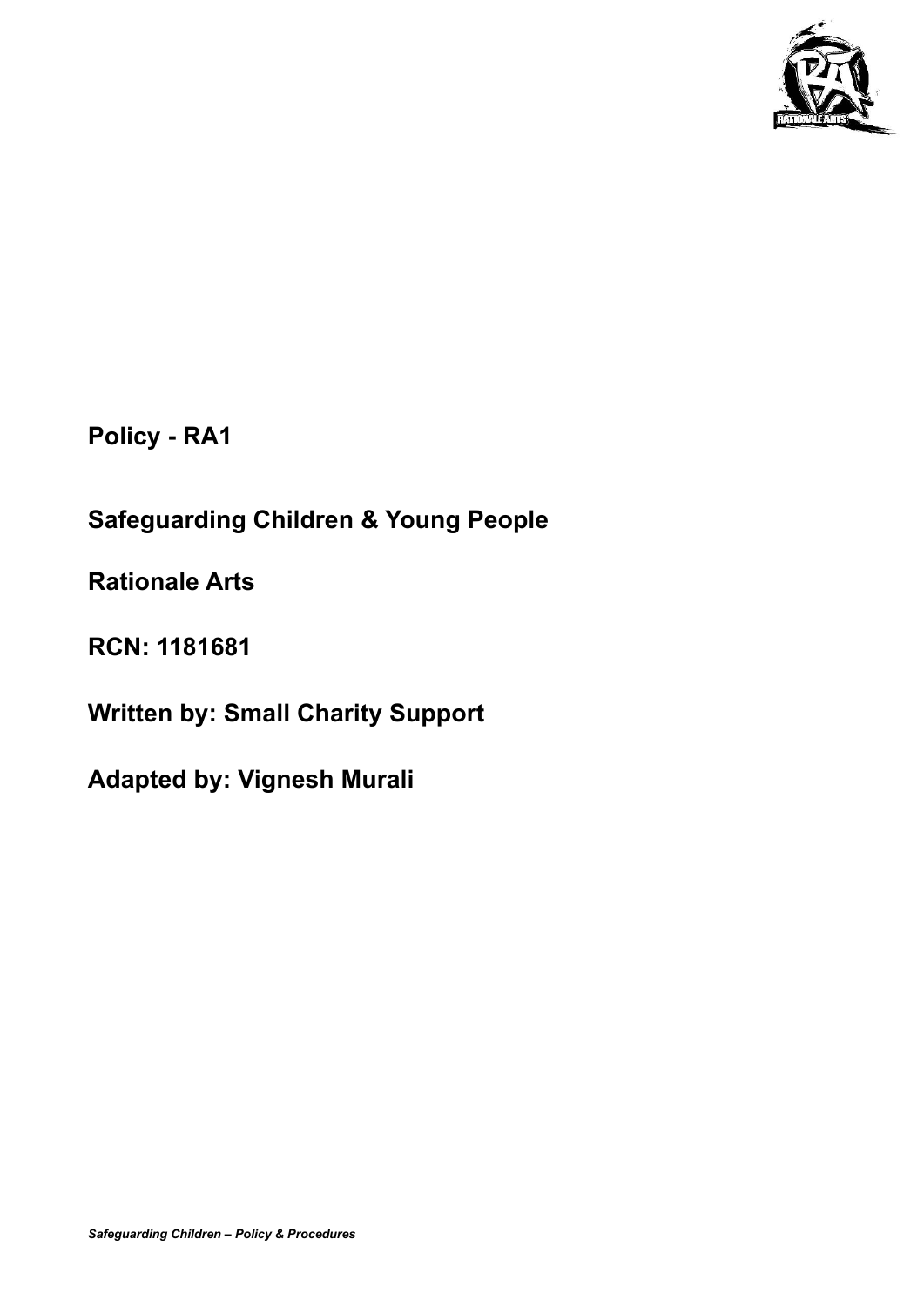

## **Policy**

## **1. Safeguarding is everyone's responsibility:**

Child protection is a part of safeguarding and promoting welfare. This refers to the activity which is undertaken to protect specific children who are suffering or are at risk of suffering significant harm. As adults and professionals or volunteers, everyone has a responsibility to safeguard children and promote their welfare.

Safeguarding and promoting the welfare of children – and in particular, protecting them from significant harm - depends upon effective joint working between agencies and professionals that have different roles and expertise.

Individual children, especially some of the most vulnerable children and those at highest risk of social exclusion, will need coordinated help from health, education, children's social care, and quite possibly the voluntary sector and other agencies, including youth justice services.

For those children who are suffering, or at risk of suffering significant harm, joint working is essential, to safeguard and promote the welfare of the child(ren) and – where necessary – to help bring to justice the perpetrators of crimes against children. All agencies and professionals should:

- $\checkmark$  be alert to potential indicators of abuse or neglect:
- $\checkmark$  be alert to the risks which individual abusers, or potential abusers, may pose to children;
- $\checkmark$  share and help to analyse information so that an assessment can be made of the child's needs and circumstances;
- $\checkmark$  contribute to whatever actions are needed to safeguard and promote the child's welfare;
- $\checkmark$  take part in regularly reviewing the outcomes for the child against specific plans; and
- $\checkmark$  work co-operatively with parents unless this is inconsistent with ensuring the child's safety.

#### **2. Definitions of abuse and neglect:**

Abuse and neglect are forms of maltreatment of a child. Somebody may abuse or neglect a child by inflicting harm, or by failing to act to prevent harm. Children may be abused in a family or an institutional or community setting; by those known to them or, more rarely, by a stranger. They may be abused by an adult or adults or another child or children.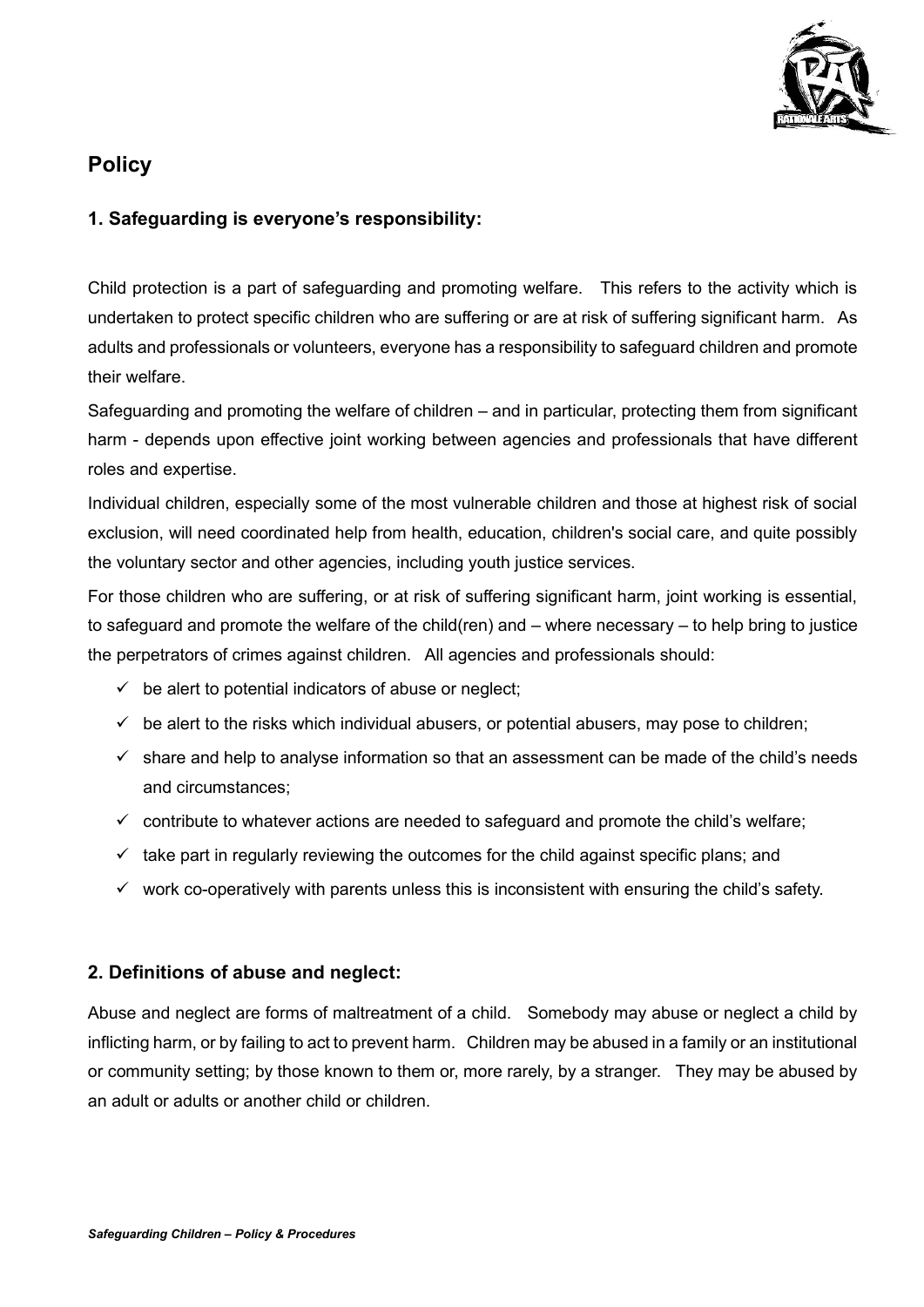

#### **2.1 Physical abuse**

Physical abuse may involve hitting, shaking, throwing, poisoning, burning or scalding, drowning, suffocating, or otherwise causing physical harm to a child. Physical harm may also be caused when a parent or carer fabricates the symptoms of or deliberately induces illness in a child.

#### **2.2 Emotional Abuse**

Emotional abuse is the persistent emotional maltreatment of a child such as to cause severe and persistent adverse effects on the child's emotional development. It may involve conveying to children that they are worthless or unloved, inadequate, or valued only insofar as they meet the needs of another person. It may feature age or developmentally inappropriate expectations being imposed on children. These may include interactions that are beyond the child's developmental capability, as well as overprotection and limitation of exploration and learning, or preventing the child participating in healthy social interaction. It may involve seeing or hearing the ill-treatment of another. It may include severe bullying causing children frequently to feel frightened or in danger, or the exploitation or corruption of children. Some level of emotional abuse is involved in all types of maltreatment of a child, though it may occur alone.

#### **2.3. Sexual Abuse**

Sexual abuse involves forcing or enticing a child or young person to take part in sexual activities, including prostitution, whether or not the child is aware of what is happening. The activities may involve physical contact, including penetrative (*e*.g., rape, buggery or oral sex) or non-penetrative acts.

They may include non-contact activities, such as involving children in looking at, or in the production of, pornographic material or watching sexual activities or encouraging children to behave in sexually inappropriate ways.

#### **2.4. Neglect**

Neglect is the persistent failure to meet a child's basic physical and psychological needs, likely to result in the severe impairment of the child's health or development. Neglect may occur during pregnancy as a result of parental substance abuse. Once a child is born, neglect may involve a parent or carer failing to provide adequate food and clothing, shelter including exclusion from home or abandonment, failing to protect a child from physical and emotional harm or danger, failure to ensure the proper supervision including the use of inadequate care-takers, or the inability to provide access to appropriate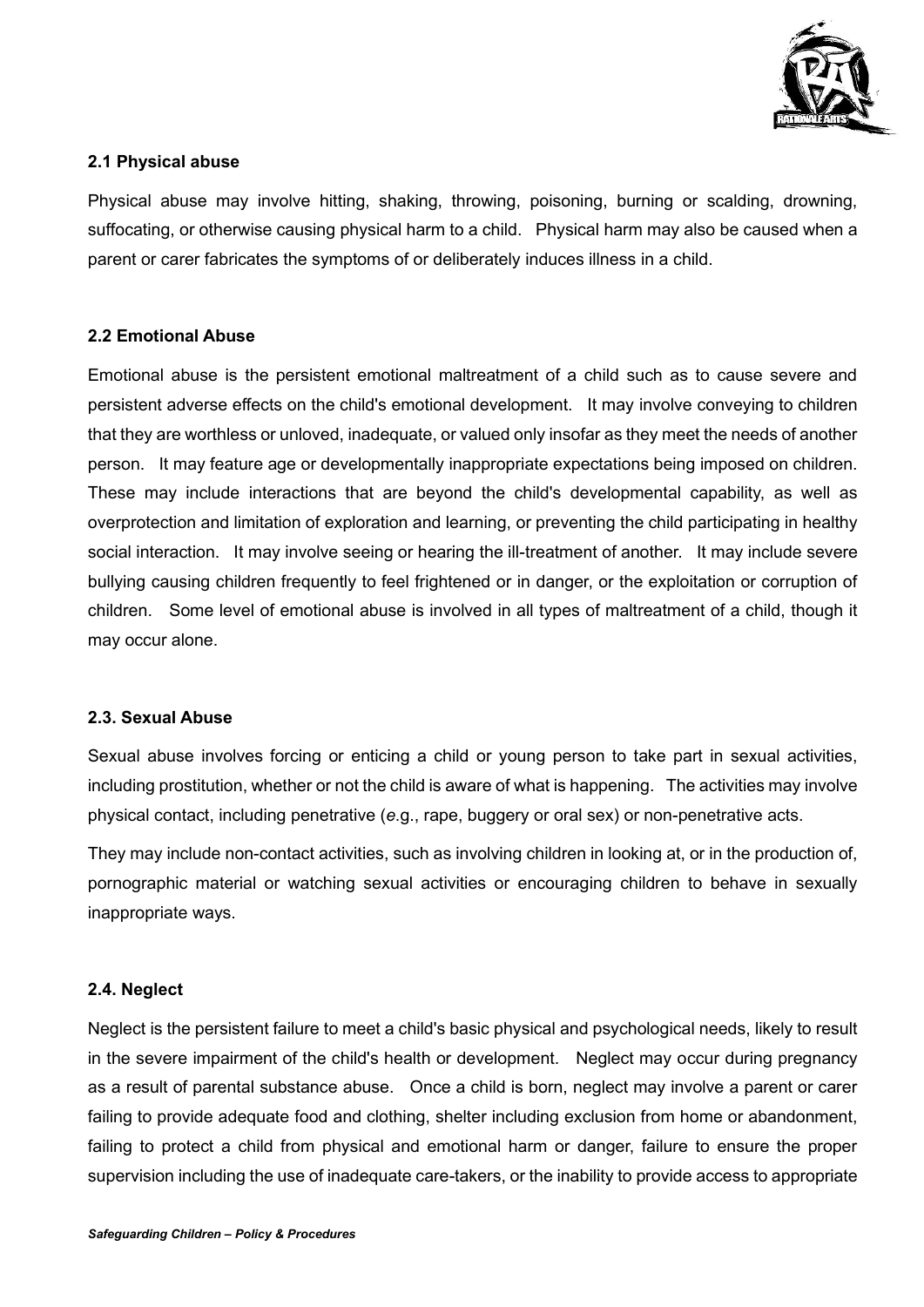

medical care or treatment. It may also include neglect of, or unresponsiveness to, a child's basic emotional needs.

## **3. Staff awareness**

All staff will be made aware of this policy as part of their initial induction process, and there will be regular briefings and updates for all staff.

Where necessary or possible, staff will be encouraged to attend appropriate training courses, such as those run by local authorities.

### **3.1 Reviewing the Policy and Procedure**

This policy and procedure will be reviewed every year; this will include checking telephone numbers, the accuracy of personnel details, and any updates required by a change in local or national policy.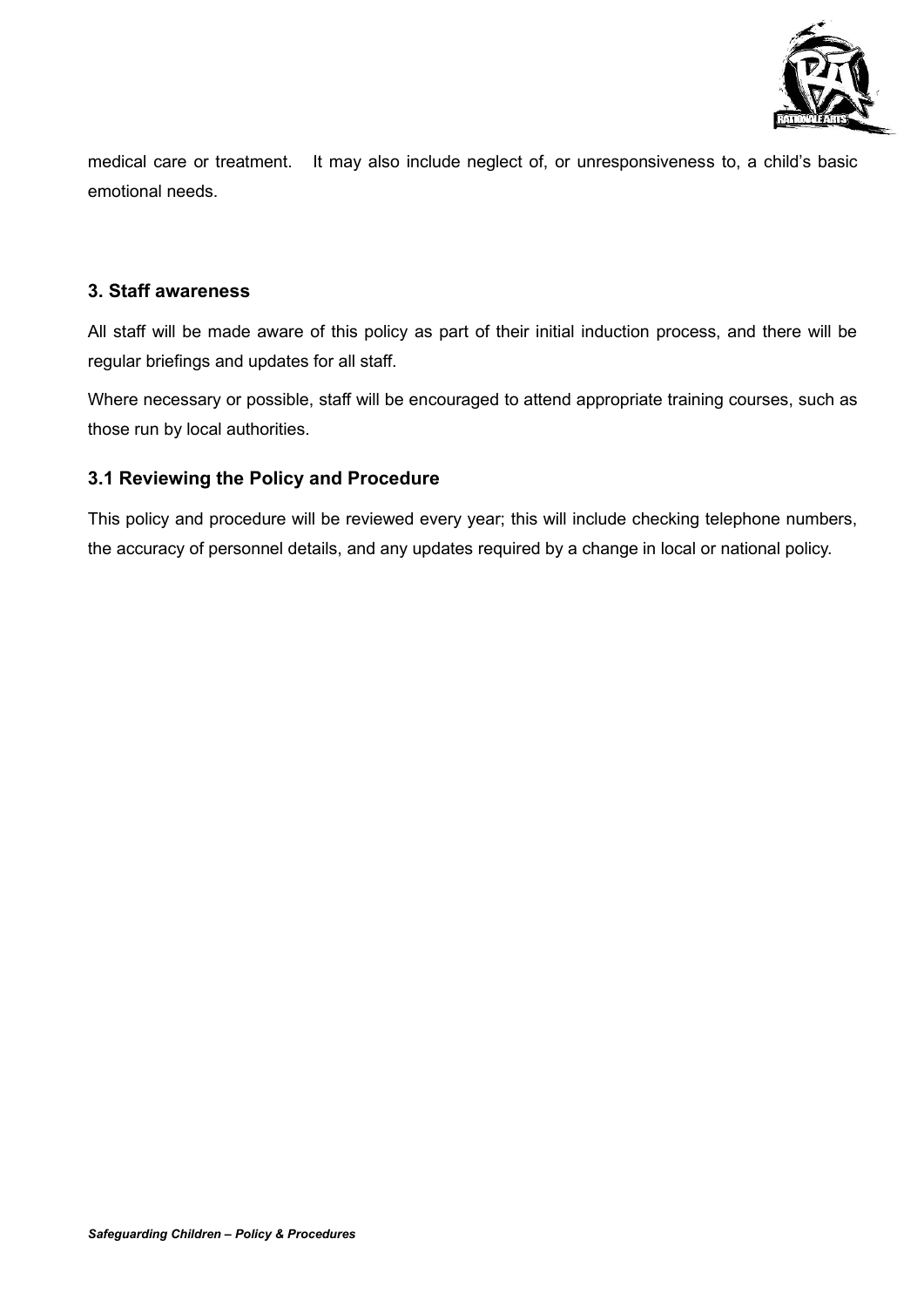

## **4. Procedures**

What to do if you have concerns about a child

You may have concerns about a child because of something you have seen or heard, or a child may choose to disclose something to you. If a child discloses information to you, you should:

- $\checkmark$  Do not promise confidentiality; you must share this information and refer to Children's Social Care Services.
- $\checkmark$  Listen to what is being said, without displaying shock or disbelief.
- $\checkmark$  Accept what is said.
- $\checkmark$  Reassure the child, but only as far as is honest, don't make promises you may not be able to keep, *eg: 'Everything will be alright now'*, *'You'll never have to see that person again'*.
- ✓ Do reassure and alleviate guilt, if the child refers to it. For example, you could say, *'You're not to blame'*.
- $\checkmark$  Do not interrogate the child; it is not your responsibility to investigate.
- ✓ Do not ask leading questions (*e*.g., Did he touch your private parts?), ask open questions such as *'Anything else to tell me?'*
- $\checkmark$  Do not ask the child to repeat the information for another member of staff.
- $\checkmark$  Explain what you have to do next and who you have to talk to.
- $\checkmark$  Take notes if possible or write up your conversation as soon as possible afterwards.
- $\checkmark$  Record the date, time, place any non-verbal behaviour and the words used by the child (do not paraphrase).
- $\checkmark$  Record statements and observable things rather than interpretations or assumptions.

Whatever the nature of your concerns, discuss them with your manager or a designated member of staff. See the diagram on the next page for the process to follow.

If you still have concerns, you or your manager should refer to:

**Sheffield Safeguarding Children Board (SSCB) is the statutory body responsible for overseeing safeguarding children arrangements in the city.**

**Office hours are 8.45am to 5.15pm Monday - Thursday and 8.45am to 4.45pm Friday, Tel:** 0114 273 4450 **email: [sscb@sheffield.gov.uk.](mailto:sscb@sheffield.gov.uk)**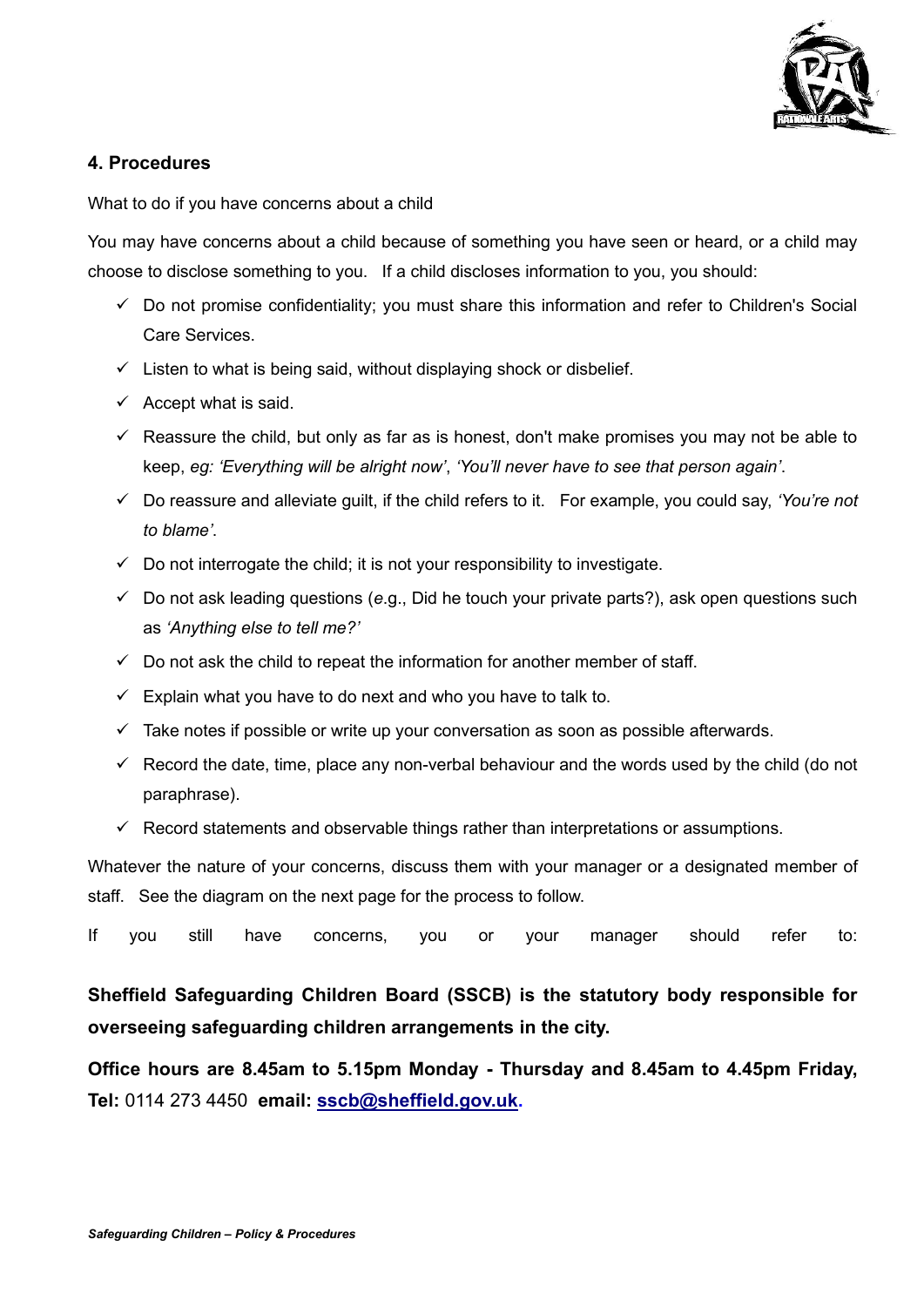

## **4.1 What information will you need when making a referral?**

You will be asked to provide as much information as possible. Such as the child's full name, date of birth, address, school, GP, languages spoken, any disabilities the child may have, details of the parents. Do not be concerned if you do not have all these details; you should still make the call.

You should follow up the verbal referral in writing, within 48hrs.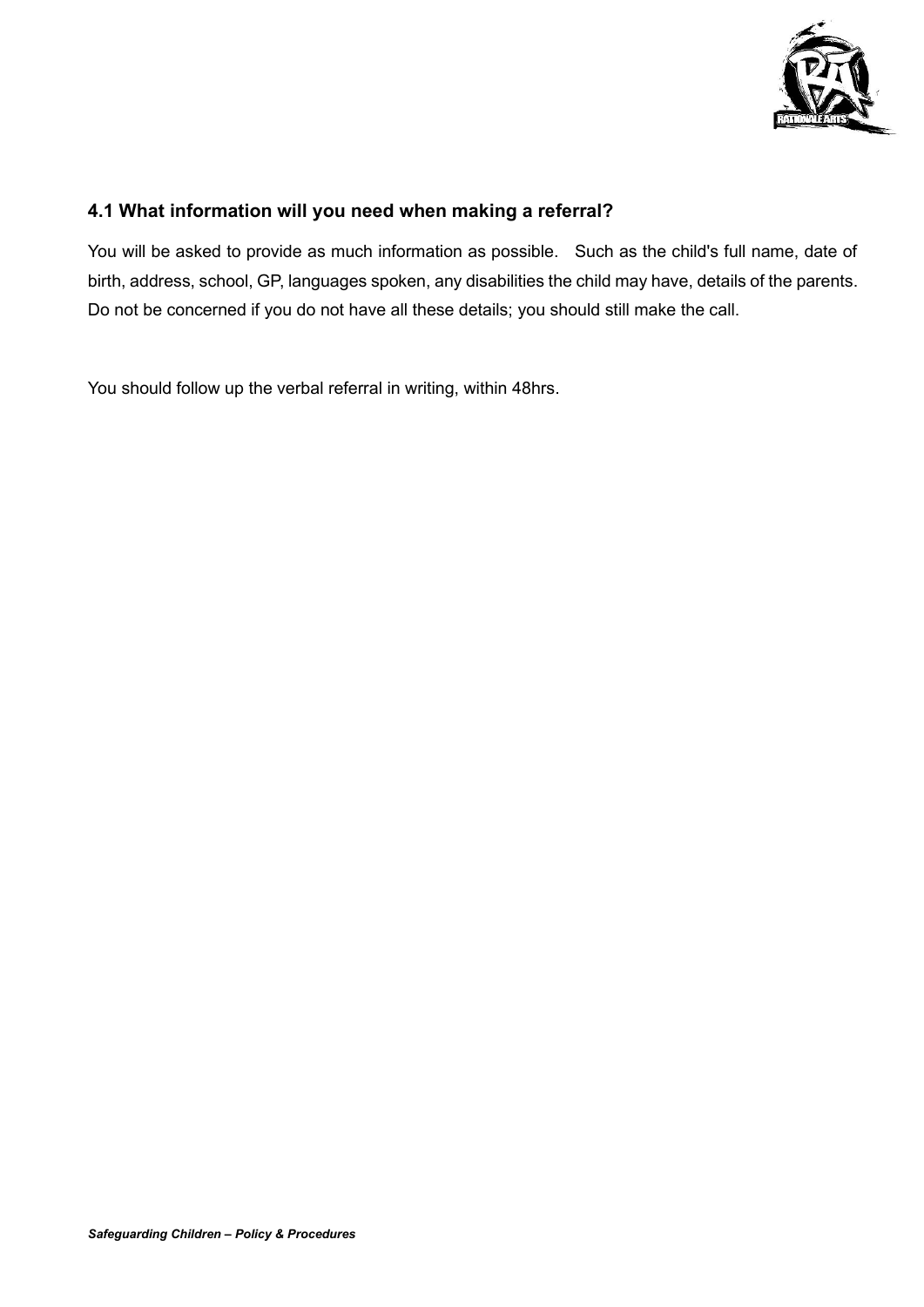

## **Process Chart Where There Are Concerns About A Child's Welfare**

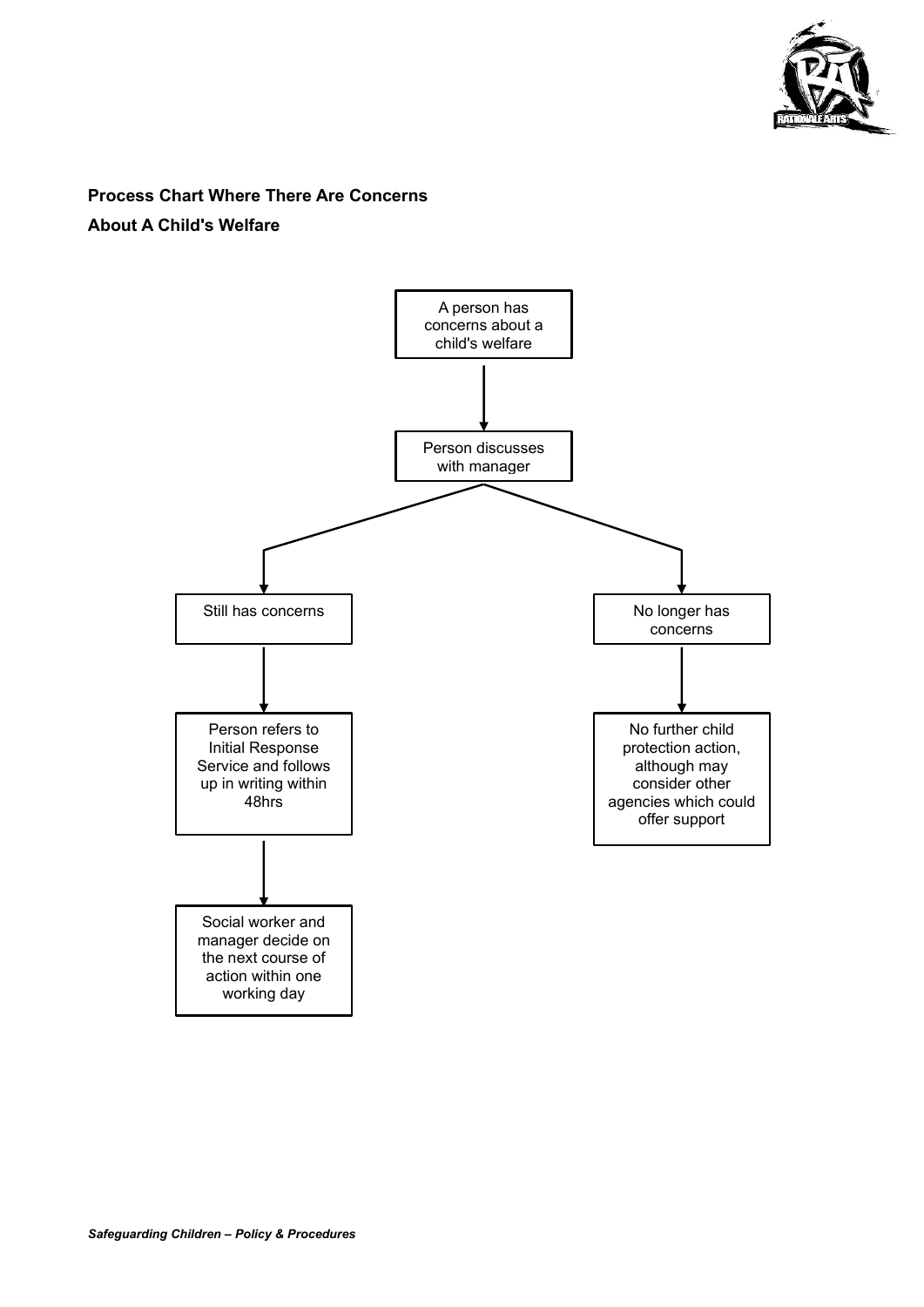

### **5. Allegations Involving a Members of Staff / Volunteer**

Rationale Arts is committed to having effective recruitment and human resources procedures, including checking all staff and volunteers to make sure they are safe to work with children and young people. Where appropriate, key personnel involved in recruitment processes will undertake Safer Recruitment Training.

However, there may still be occasions when there is an allegation against a member of staff or volunteer. Allegations against those who work with children, whether in a paid or unpaid capacity, cover a wide range of circumstances

All allegations of abuse of children by those who work with children or care for them must be taken seriously. All reports of allegations must be submitted within one working day to The Child Protection Officer.

The following procedure should be applied in all situations where it is alleged that a person who works with children has:

- $\checkmark$  Behaved in a way which has harmed a child, or may have harmed a child;
- $\checkmark$  Possibly committed a criminal offence against or related to a child;
- $\checkmark$  Behaved towards a child or children in a way which indicates that he/she is unsuitable to work with children.

The allegations may relate to the person's behaviour at work, at home or in another setting.

The Child Protection Officer will discuss the matter to determine what steps should be taken and where necessary obtain further details of the allegation and the circumstances in which it was made. The discussion should also consider whether there is evidence/information that establishes that the allegation is false or unfounded, whether a referral to **Sheffield Safeguarding Children Board (SSCB)**  is required and whether disciplinary action is appropriate.

Some allegations will be so severe as to require immediate referral to the **Sheffield Safeguarding Children Board (SSCB)** and the Police, but common sense and judgement must be applied in deciding what action to take.

If the allegation is not patently false and there is cause to suspect that a child is suffering or is likely to suffer Significant Harm, the Child Protection Officer will immediately refer the matter to **Sheffield Safeguarding Children Board (SSCB)** and ask for a Strategy Discussion/Meeting to be convened straight away.